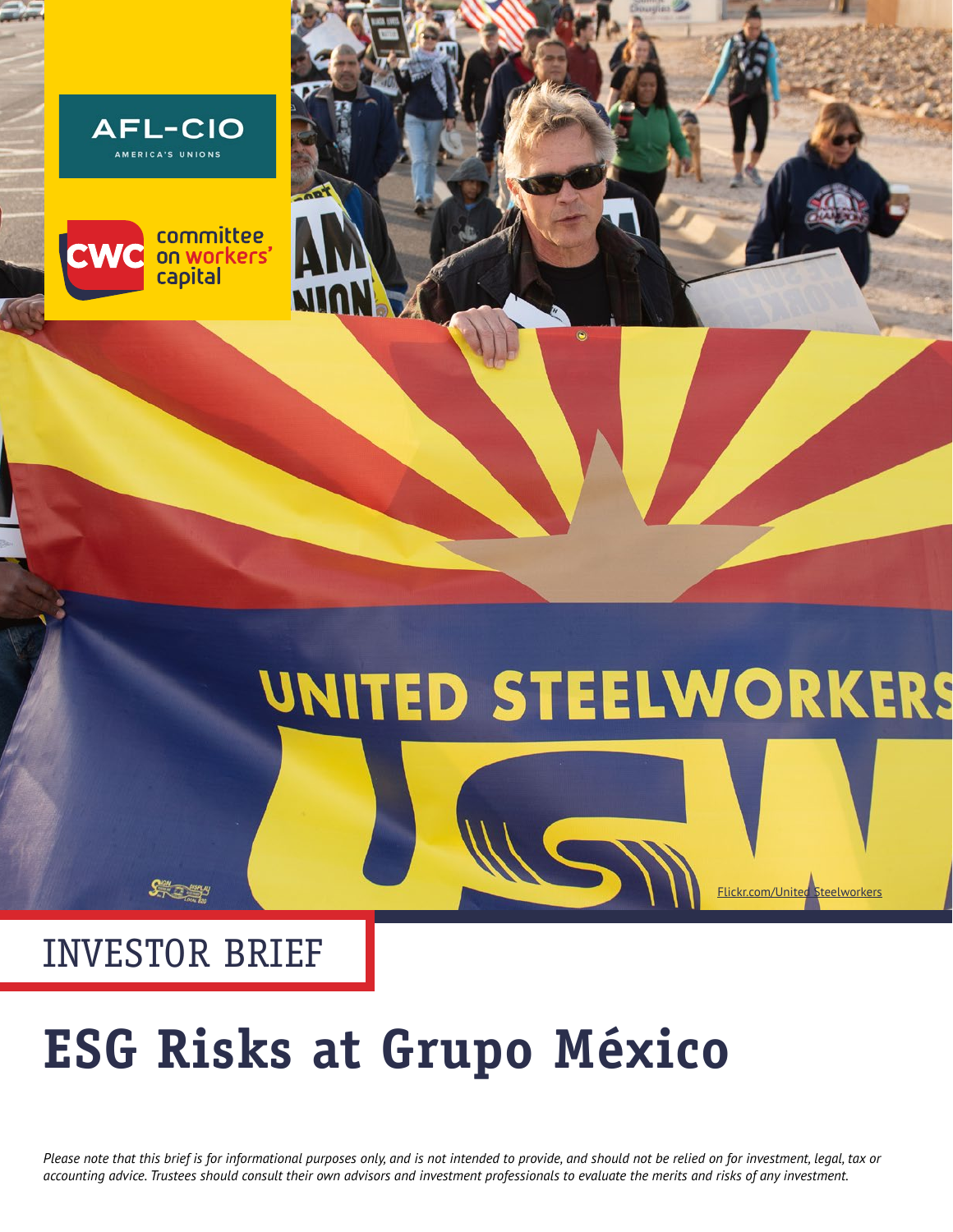

### **INTRODUCTION**

This investor brief summarizes environmental, social, and governance risks at Grupo México, the third largest copper mining company in the world. Grupo México's wholly-owned subsidiary ASARCO operates copper mines, a smelter, a refinery and processing plants in the United States. Approximately 1,700 workers in Arizona and Texas walked off the job in October 2019 to protest the company's serious unfair labor practices $^1$  after management demanded significant increases to healthcare costs and refused to raise wages, which would remain stagnant for 14 years under the company's contract proposal.<sup>2</sup> The strike has gained investor attention and crippled the company's Hayden smelter and Amarillo refinery operations.3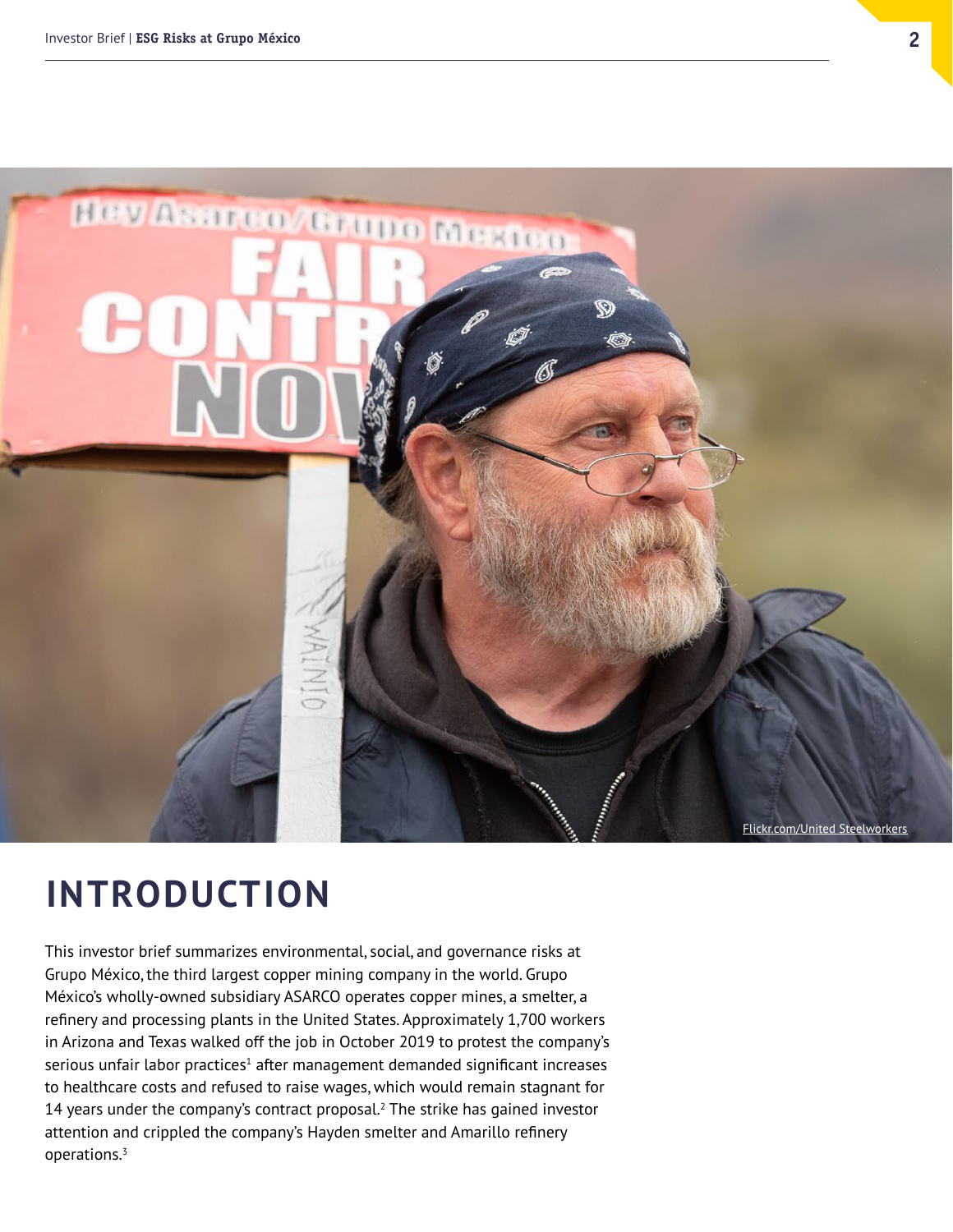

### **GRUPO MÉXICO (GMEXICOB)**

Grupo México is a mining company based in Mexico City with businesses in copper production, rail transportation and infrastructure, and energy. The company has operations in Argentina, Chile, Ecuador, Mexico, Peru, Spain and the United States. Grupo México is the third largest copper mining company in the world and produced over 1 million tonnes of copper in 2018 from its operations in Peru, Mexico and the USA. The company has nearly 32,000 employees. Its market capitalization is \$21 billion USD as of December 12, 2019. It is a constituent of the MSCI Emerging Markets Index.

Grupo México is majority owned (59%) by the Larrea family.

| <b>Name</b>                                                                      | Ownership |
|----------------------------------------------------------------------------------|-----------|
| <b>Major shareholders</b>                                                        |           |
| Empresarios Industriales de México, S.A. de C.V./<br>Germán Larrea Mota Velasco4 | 59%       |
| Pershing LLC                                                                     | 2%        |
| Banco Inbursa, S.A F/1783 Maximino Salazar Nava                                  | 1%        |
| Banco Santander Internacional                                                    | 0.25%     |

| Other institutional shareholders include:          |       |
|----------------------------------------------------|-------|
| BlackRock                                          | 2.60% |
| Dimensional Fund Advisors                          | 0.99% |
| Amundi Asset Management SA (Investment Management) | 0.13% |
| Vanguard                                           | 0.03% |
| BC Investment Management Corp.                     | 0.02% |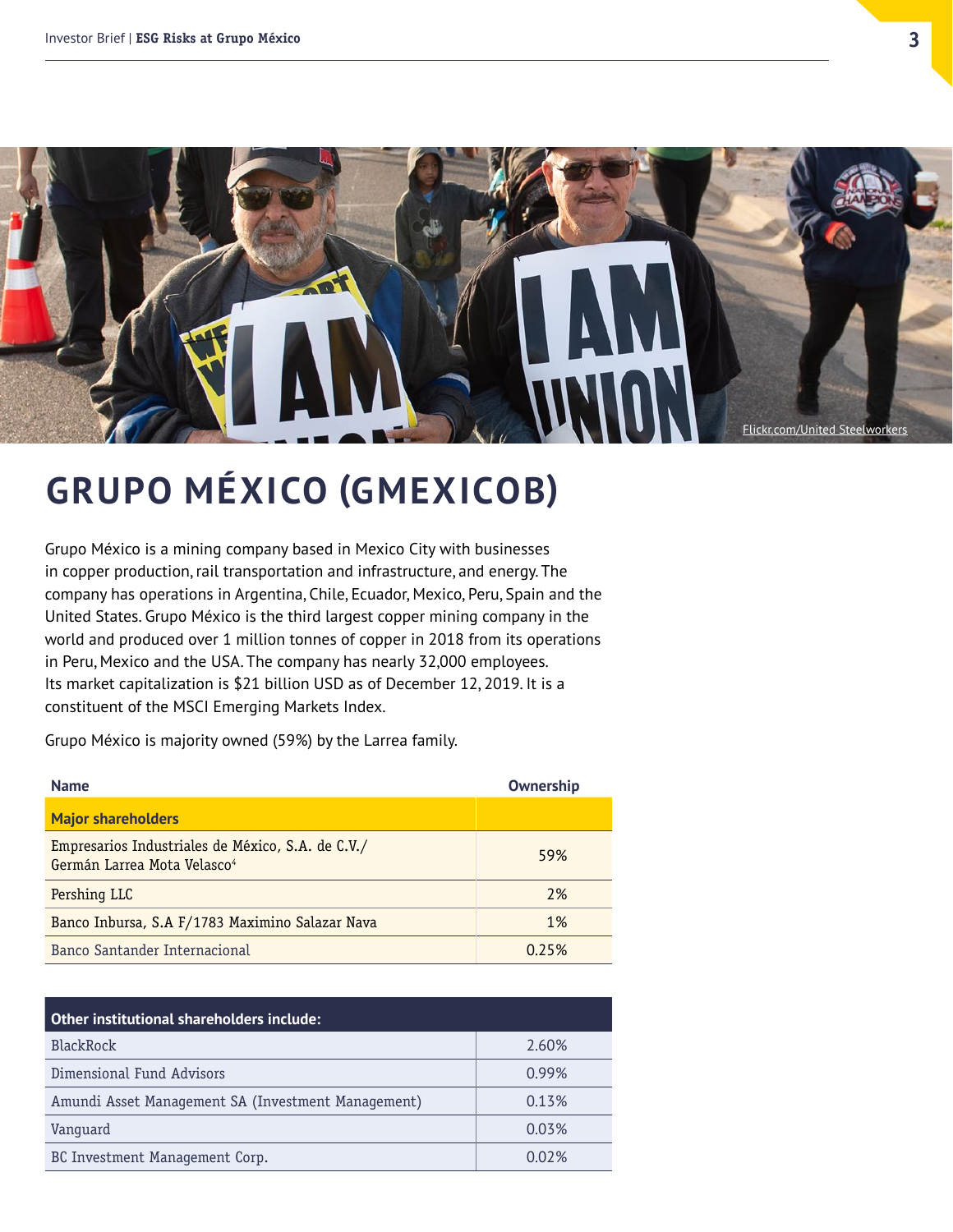#### **ASARCO, LLC**

ASARCO is a wholly-owned subsidiary of Grupo México. ASARCO operates copper mines, smelter, refinery and processing plants in five locations in the United States, located in Arizona and Texas. The company has approximately 2,700 employees.

#### **Investor responsibilities under international norms, standards and frameworks**

Under the *OECD Guidelines for Multinational Enterprises*, investors have a responsibility to use their influence with companies to prevent or mitigate adverse human rights impacts.<sup>5</sup> The OECD Guidelines urge multinational companies such as Grupo México to respect internationally recognized human rights of those affected by its activities and to carry out risk-based due diligence to identify, prevent and mitigate actual and potential adverse impacts.6 The *UN Guiding Principles on Business and Human Rights* require companies to respect human rights and fulfill the responsibility to avoid causing adverse human rights impacts and address such impacts when they occur.<sup>7</sup>

On February 18, 2016, the United Steelworkers in the United States and the National Union of Mine, Metal, Steel and Related Workers (Mineros) in Mexico submitted a Specific Instance involving ASARCO to the U.S. National Contact Point (NCP) for a breach of the OECD Guidelines, alleging conduct inconsistent with General Policies (Chapter II), Human Rights (Chapter IV), Employment and Industrial Relations (Chapter V), and Taxation (Chapter XI). The U.S. NCP determined that issues raised in the Specific Instance were substantiated and offered mediation, but Grupo México and ASARCO declined to participate in mediation. The U.S. NCP, in the final statement it issued on August 9, 2016, recommended that the companies express their commitment to respect human rights through a statement of policy and that the board of the parent entity ensure compliance in accordance with the *OECD Principles of Corporate*  Governance.<sup>8</sup> The companies have not issued this suggested statement of policy.



#### **ESG Risks at Grupo México**

#### **Governance Risks**

There is significant governance risk at Grupo México because the company does not disclose the identity of director nominees for shareholders to vote on. At the company's recent shareholder meetings, it has asked shareholders to approve a resolution to "Elect or Ratify Directors; Verify Independence of Board Members; Elect or Ratify Chairmen and Members of Board Committees" without disclosing the names of the director nominees. Without a transparent nomination process where director nominees are disclosed in advance, investors cannot ensure board accountability. In announcing its intention to vote against this measure in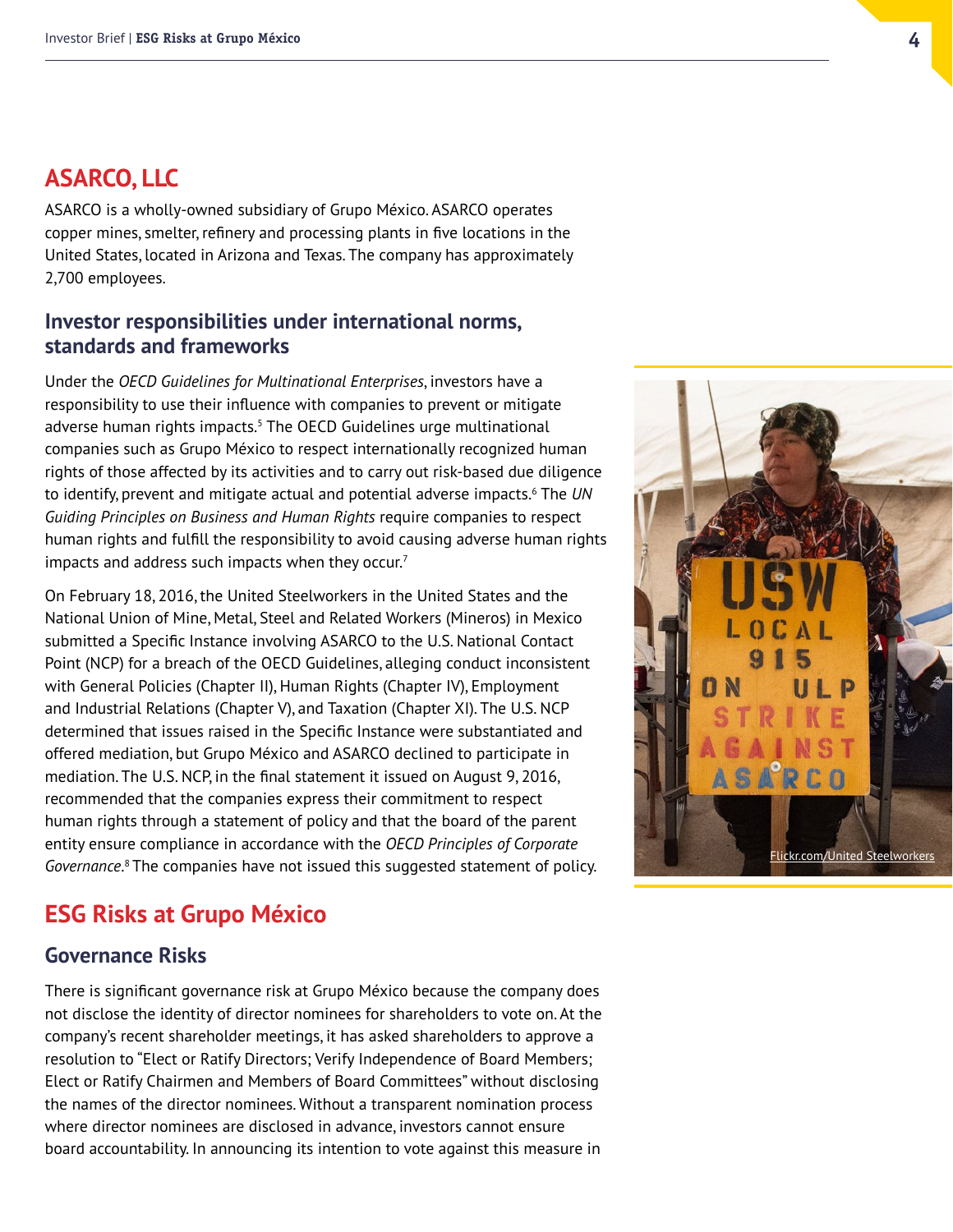2019, Norges Bank Investment Management called on Grupo Mexico to disclose the name of its board nominees and to unbundle the election of directors.<sup>9</sup> Institutional Shareholder Services recommended that its clients vote against this resolution at the 2020 Annual General Meeting, noting that "[a]lthough a lack of nominee disclosure remains market practice, this significantly disenfranchises shareholders voting by proxy."10

#### **Workers' rights and social risks**

In October 2019, approximately 1,700 U.S. workers rejected ASARCO's proposal in labor contract negotiations.<sup>11</sup> The company proposed no wage increase for nearly two-thirds of workers, freezing the existing pension plan, and more than doubling the out-of-pocket contribution that workers pay for health care.12 The contract proposal would leave most of the workers without any wage increase for 14 years.<sup>13</sup> Workers voted to strike in October 2019 at the Mission, Silver Bell and Ray open pit copper mines in Arizona, as well as at a concentrator and smelter in Arizona and a refinery in Texas.<sup>14</sup> The company is currently idling the smelter and refinery.15 In June 2020, Region 28 of the U.S. National Labor Relations Board issued a consolidated complaint against ASARCO, alleging that the company had bargained in bad faith and engaged in coercive activities in violation of U.S. labor law, and will schedule a hearing for an administrative law judge to review evidence against ASARCO for unfair labor practices.<sup>16</sup>

The ASARCO labor dispute is not the first time that Grupo México has faced allegations of violating workers' rights. In 2015, the Federal Board of Conciliation and Arbitration in Mexico ordered Grupo México to pay more than 318 million pesos (\$19 million USD) for unpaid profit sharing for 2007 to the Mineros' members in Cananea, Sonora.<sup>17</sup> In 2019, ASARCO had to pay US\$10 million in copper bonuses to its U.S. workers that were unpaid from  $2011$  to  $2015^{18}$  after the U.S. Supreme Court denied the company's petition.<sup>19</sup>

#### **Workplace Health and Safety Violations**

Between 2010 and 2020, the U.S. Occupational Safety and Health Administration found at least 26 violations at ASARCO that resulted in monetary penalties and the U.S. Mine Safety and Health Administration found 576 cases of violations that resulted in monetary penalties totaling over \$3.3 million USD.<sup>20,21</sup> On July 27, 2017 at ASARCO's mine in Arizona, an employee in a flatbed service truck was parked on a waste dump and a 320-ton haul truck ran over the flatbed service truck. This resulted in a fatal accident. $22$ 

*Between 2010 and 2020, the U.S. Occupational Safety and Health Administration found at least 26 violations at ASARCO that resulted in monetary penalties and the U.S. Mine Safety and Health Administration found 576 cases of violations that resulted in monetary penalties totaling over \$3.3 million USD.*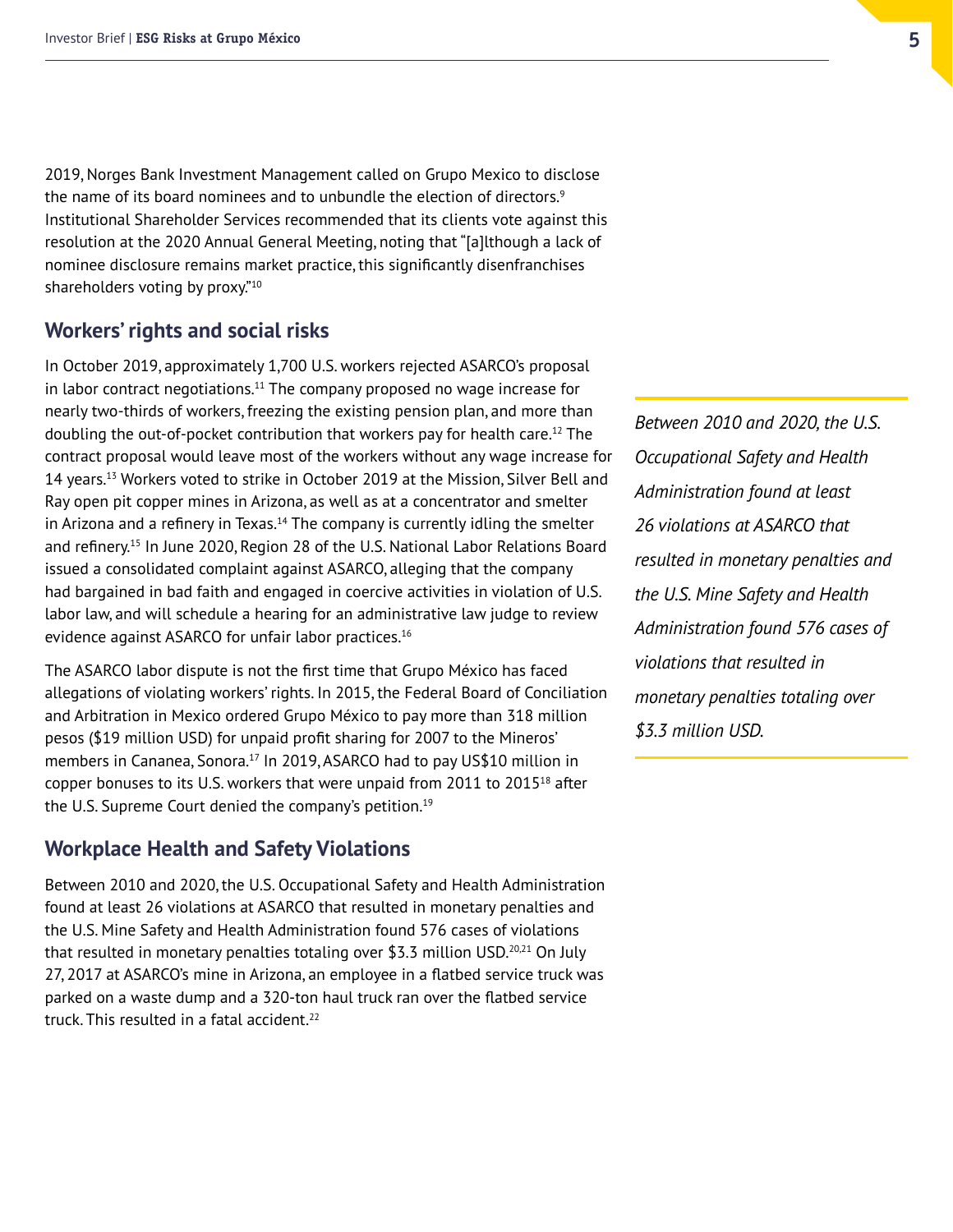Grupo México also has had worker fatalities in its global operations. In February 2006, a methane gas explosion at Grupo México's Pasta de Conchos mine in Mexico caused 65 deaths.23 In 2011, a fatal accident occurred at Grupo México's Toquepala mine in Peru because of a landslip from an area that had experienced repeated rock falls.<sup>24</sup> In 2014, five miners died at Grupo México's San Luis Potosí mine in Mexico when a cage carrying the men plunged 750 meters down a lift shaft. $25$ 

#### **Environmental Risks**

In 2009, ASARCO paid \$1.79 billion USD as part of the largest environmental bankruptcy in U.S. history to settle claims by the U.S. Environmental Protection Agency for hazardous waste pollution and fund environmental cleanup and restoration at more than 80 sites.<sup>26</sup> In 2015, the U.S. Department of Justice and the U.S. Environmental Protection Agency reached a settlement with ASARCO to pay a \$4.5 million USD civil penalty and spend \$150 million USD to improve its pollution control technology at its Hayden, Arizona smelter.<sup>27</sup> In 2020, the U.S. Environmental Protection Agency received a \$33,000 USD penalty from ASARCO for failure to implement a federally mandated fugitive dust control plan under the Clean Air Act.<sup>28</sup>

Grupo México has also had environmental problems in its operations in Mexico. In August 2014, Grupo México's Buenavista del Cobre mine spilled toxic chemicals into the Sonora and Bacanuchi rivers in Mexico which was alleged to have harmed the health of 22,000 local community members and affected 250,000 people indirectly.<sup>29</sup> To remediate the damage, the Government required Grupo México to contribute to a trust established for the benefit of the affected communities. Grupo México subsequently attempted to extinguish the trust, but in January 2020 the Mexican Supreme Court blocked this action, continuing the company's potential liability.<sup>30</sup> In July 2019, Grupo México's Guaymas facility spilled 3,000 liters of sulfuric acid into Mexico's Sea of Cortez and Mexico's Federal Prosecutor for Environmental Protection (Profepa) ordered the facility to close temporarily. $31$ 

### **WHAT TRUSTEES CAN DO**

Your pension plan's assets may be invested in Grupo México through allocations with asset managers such as BlackRock, Dimensional, Amundi Asset Management SA, Vanguard, and BC Investment Management.

You can:

**•** Request that your pension plan, directly or through your investment manager(s), **engage with Grupo México to convey your concern about the ESG risks associated with ASARCO's U.S. operations** and urge the company to engage in good faith collective bargaining as required under the *OECD Guidelines for Multinational Enterprises and UN Guiding Principles on Business and Human Rights*.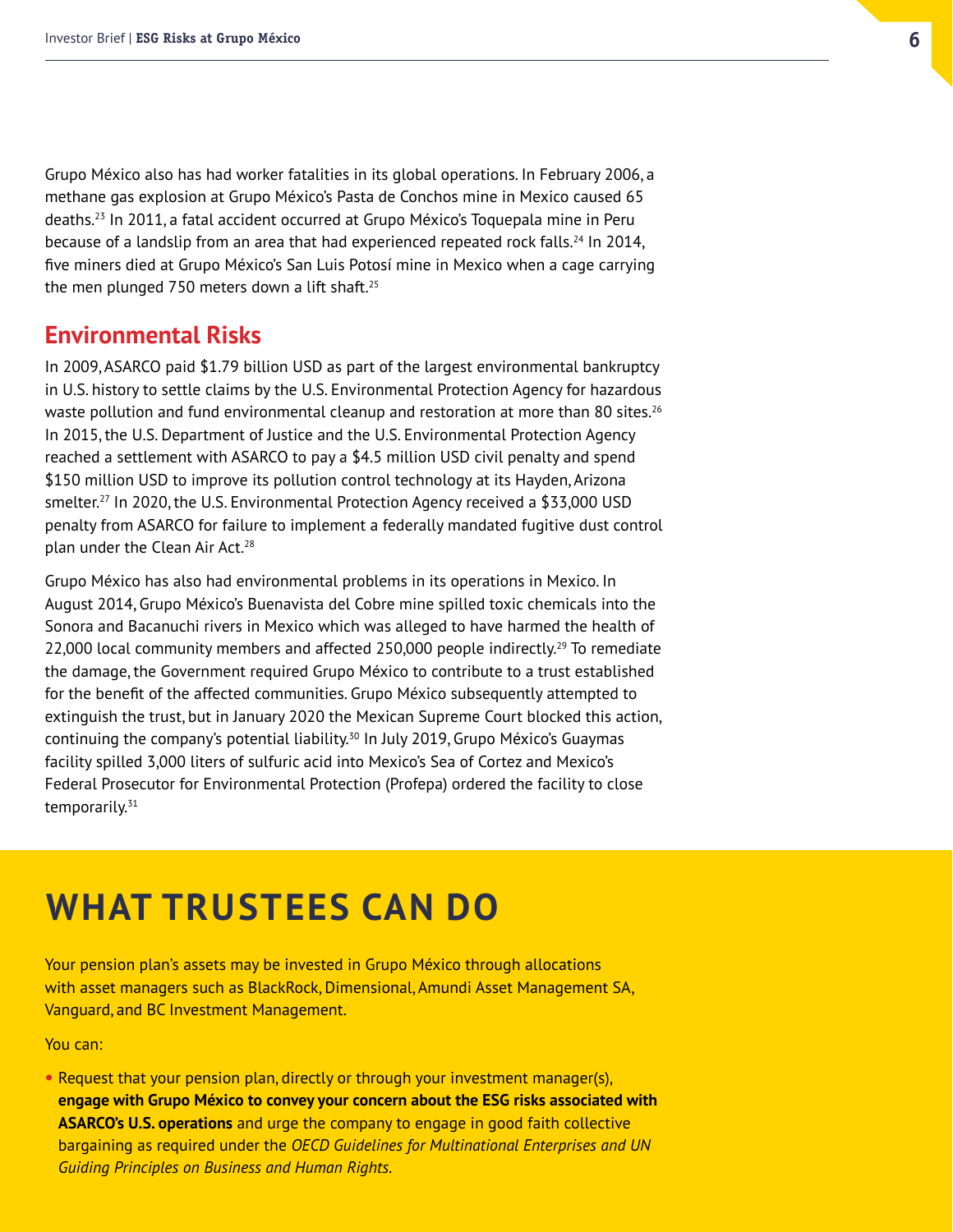### **CONTACTS**

Brandon Rees, Deputy Director Corporations and Capital Markets, AFL-CIO **[brees@aflcio.org](mailto:brees@aflcio.org)**



Tamara Herman, Senior Program Officer, Global Unions' Committee on Workers' Capital **[therman@share.ca](mailto:therman@share.ca)**

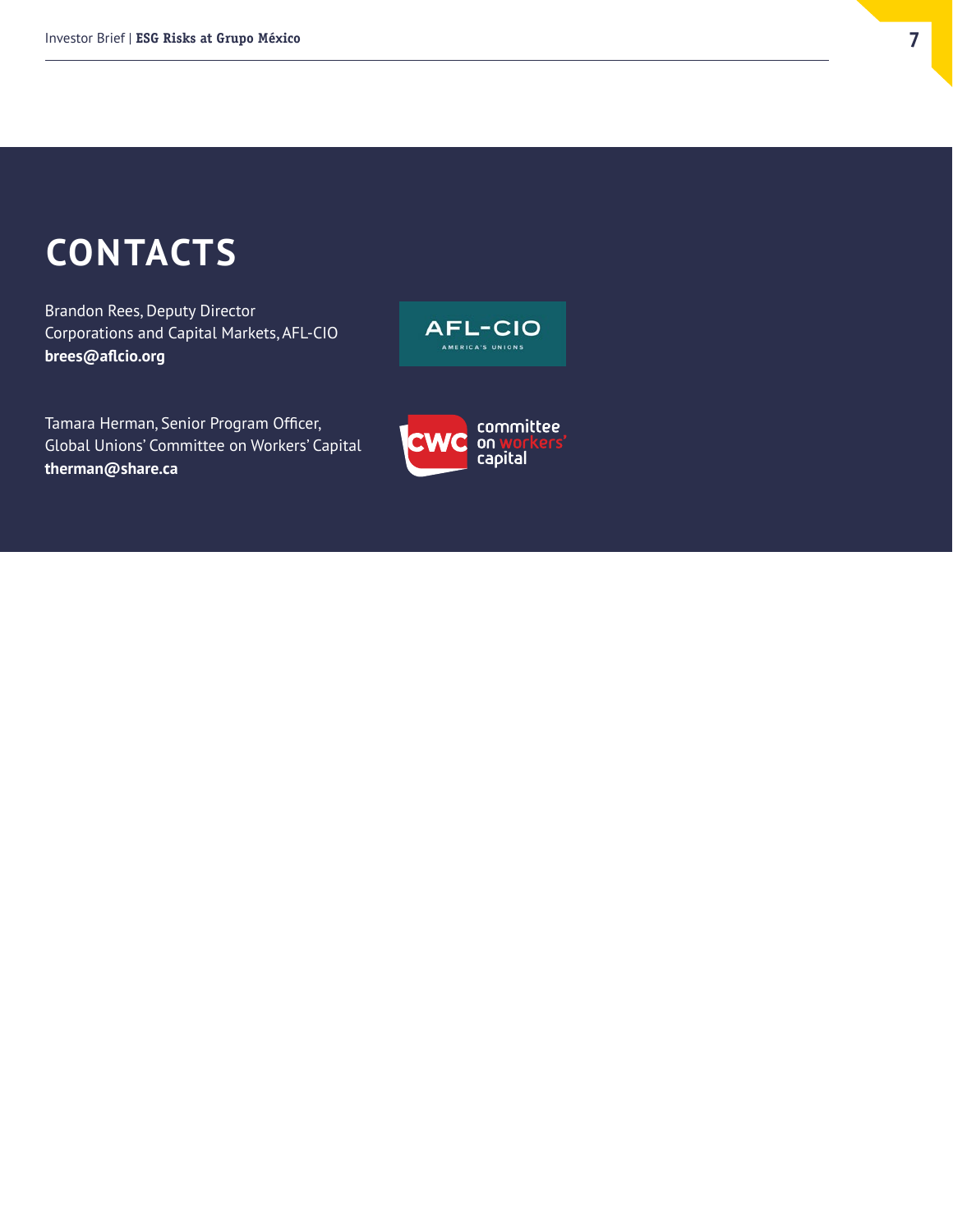### **ENDNOTES**

- <sup>1</sup> David Wichner, "Asarco strike continues after new talks prove fruitless," *Arizona Daily Star*, November 15, 2019, [https://tucson.com/business/asarco-strike-continues-after-new-talks-prove-fruitless/article\\_f79ced73-f8fd-5733-8fca-ae9cf5ae3632.html](https://tucson.com/business/asarco-strike-continues-after-new-talks-prove-fruitless/article_f79ced73-f8fd-5733-8fca-ae9cf5ae3632.html).
- <sup>2</sup> Joshua Gerard Gargiulo, "Asarco, striking workers continue to be at odds after four months," Cronkite News, [https://tucson.com/business/asarco](https://tucson.com/business/asarco-striking-workers-continue-to-be-at-odds-after-four/article_6d56642f-d918-5fcd-b99b-006d91ef95c1.html)[striking-workers-continue-to-be-at-odds-after-four/article\\_6d56642f-d918-5fcd-b99b-006d91ef95c1.html](https://tucson.com/business/asarco-striking-workers-continue-to-be-at-odds-after-four/article_6d56642f-d918-5fcd-b99b-006d91ef95c1.html).
- <sup>3</sup> Q1 2020 Grupo México SAB de CV Earnings Call Transcript, *Thomson StreetEvents*, April 27, 2020 (May 13, 2020), <https://finance.yahoo.com/news/edited-transcript-gmexicob-mx-earnings-080921174.html>.
- <sup>4</sup> Empresarios Industriales de México, S.A. de C.V. is controlled, directly or indirectly, by the Larrea family and owns over 40% of Grupo México shares. Germán Larrea Mota Velasco, who is also CEO and chairman of Grupo México, owns 19% of shares. Source: Grupo México 2018 Annual Report
- <sup>5</sup> Responsible business conduct for institutional investors: Key considerations for due diligence under the OECD Guidelines for Multinational Enterprises, OECD, 2017, <https://mneguidelines.oecd.org/RBC-for-Institutional-Investors.pdf>.
- <sup>6</sup> OECD Guidelines for Multinational Enterprises, 2011, Chapter II, Articles A.2 and A.10.<http://www.oecd.org/daf/inv/mne/48004323.pdf>.
- <sup>7</sup> UN Guiding Principles on Business and Human Rights., 2011, Article 11 and 13, [https://www.ohchr.org/Documents/Publications/GuidingPrinciplesBusinessHR\\_EN.pdf](https://www.ohchr.org/Documents/Publications/GuidingPrinciplesBusinessHR_EN.pdf).
- <sup>8</sup> Specific Instance between USW; Sindicato Nacional de Trabajadores Mineros, Metalurgicos, Siderurgicos y Similares de la Republica Mexicana (Mineros); and Grupo Mexico and its U.S. subsidiary, ASARCO, LLC for conduct in the United States, Office of the U.S. National Contact Point, U.S. Department of State, August 9, 2016,<https://2009-2017.state.gov/e/eb/oecd/usncp/specificinstance/finalstatements/260909.htm>.
- <sup>9</sup> "Call for disclosure of names of director nominees at Grupo Mexico," Norges Bank Investment Management, April 24, 2019, [https://www.nbim.no/en/the-fund/responsible-investment/our-voting-records/voting-intentions-published-ahead-of-general-meetings/call](https://www.nbim.no/en/the-fund/responsible-investment/our-voting-records/voting-intentions-published-ahead-of-general-meetings/call-for-disclosure-of-names-of-director-nominees-at-grupo-mexico)[for-disclosure-of-names-of-director-nominees-at-grupo-mexico](https://www.nbim.no/en/the-fund/responsible-investment/our-voting-records/voting-intentions-published-ahead-of-general-meetings/call-for-disclosure-of-names-of-director-nominees-at-grupo-mexico).
- <sup>10</sup> "ISS Proxy Analysis & Benchmark Policy Voting Recommendations: Grupo Mexico S.A.B. de C.V.", Institutional Shareholder Services, April 16, 2020.
- <sup>11</sup> Joshua Gerard Gargiulo, "Asarco, striking workers continue to be at odds after four months," *Cronkite News*, [https://tucson.com/business/asarco](https://tucson.com/business/asarco-striking-workers-continue-to-be-at-odds-after-four/article_6d56642f-d918-5fcd-b99b-006d91ef95c1.html)[striking-workers-continue-to-be-at-odds-after-four/article\\_6d56642f-d918-5fcd-b99b-006d91ef95c1.html](https://tucson.com/business/asarco-striking-workers-continue-to-be-at-odds-after-four/article_6d56642f-d918-5fcd-b99b-006d91ef95c1.html).
- <sup>12</sup> David Wichner, "Asarco strike continues after new talks prove fruitless," Arizona Daily Star, November 15, 2019, [https://tucson.com/business/](https://tucson.com/business/asarco-strike-continues-after-new-talks-prove-fruitless/article_f79ced73-f8fd-5733-8fca-ae9cf5ae3632.html) [asarco-strike-continues-after-new-talks-prove-fruitless/article\\_f79ced73-f8fd-5733-8fca-ae9cf5ae3632.html](https://tucson.com/business/asarco-strike-continues-after-new-talks-prove-fruitless/article_f79ced73-f8fd-5733-8fca-ae9cf5ae3632.html).
- <sup>13</sup> Joshua Gerard Gargiulo, "Asarco, striking workers continue to be at odds after four months," Cronkite News, [https://tucson.com/business/asarco](https://tucson.com/business/asarco-striking-workers-continue-to-be-at-odds-after-four/article_6d56642f-d918-5fcd-b99b-006d91ef95c1.html)[striking-workers-continue-to-be-at-odds-after-four/article\\_6d56642f-d918-5fcd-b99b-006d91ef95c1.html](https://tucson.com/business/asarco-striking-workers-continue-to-be-at-odds-after-four/article_6d56642f-d918-5fcd-b99b-006d91ef95c1.html).
- <sup>14</sup> David Wichner, "Unions representing 2,000 Asarco workers vote to strike," *Arizona Daily Star*, October 12, 2019, [https://tucson.com/news/local/](https://tucson.com/news/local/unions-representing-2-000-asarco-workers-vote-to-strike/article_ee853c90-bdd8-5a60-9dd3-8ab677eebeb2.html) [unions-representing-2-000-asarco-workers-vote-to-strike/article\\_ee853c90-bdd8-5a60-9dd3-8ab677eebeb2.html](https://tucson.com/news/local/unions-representing-2-000-asarco-workers-vote-to-strike/article_ee853c90-bdd8-5a60-9dd3-8ab677eebeb2.html).
- <sup>15</sup> Q1 2020 Grupo México SAB de CV Earnings Call Transcript, *Thomson StreetEvents*, April 27, 2020 (May 13, 2020), <https://finance.yahoo.com/news/edited-transcript-gmexicob-mx-earnings-080921174.html>.
- <sup>16</sup> Asarco LLC, 28-CA-255235, et al., Order Consolidating Cases, Consolidated Complaint And Notice Of Hearing, June 15, 2020, National Labor Relations Board, [https://www.nlrb.gov/case/28-CA-255235;](https://www.nlrb.gov/case/28-CA-255235) "NLRB Issues Sweeping Complaint against ASARCO for Unfair Labor Practices that Instigated Strike by 2,000 Union Workers," USW, June 16, 2020, [https://www.usw.org/news/media-center/releases/2020/nlrb-issues-sweeping](https://www.usw.org/news/media-center/releases/2020/nlrb-issues-sweeping-complaint-against-asarco-for-unfair-labor-practices-that-instigated-strike-by-2000-union-workers)[complaint-against-asarco-for-unfair-labor-practices-that-instigated-strike-by-2000-union-workers](https://www.usw.org/news/media-center/releases/2020/nlrb-issues-sweeping-complaint-against-asarco-for-unfair-labor-practices-that-instigated-strike-by-2000-union-workers).
- <sup>17</sup> "Grupo México to Pay 318 Million Pesos to Los Mineros." IndustriALL, November 4, 2015, <http://www.industriall-union.org/grupo-mexico-to-pay-318-million-pesos-to-los-mineros>.
- <sup>18</sup> Wichner, David. "Asarco agrees to pay workers millions in disputed copper-price bonuses, union says." *Arizona Daily Star*, November 1, 2019, [https://tucson.com/business/asarco-agrees-to-pay-workers-millions-in-disputed-copper-price/article\\_e395664a-fc2f-](https://tucson.com/business/asarco-agrees-to-pay-workers-millions-in-disputed-copper-price/article_e395664a-fc2f-11e9-8ba1-cb4ccb84da1f.html)[11e9-8ba1-cb4ccb84da1f.html](https://tucson.com/business/asarco-agrees-to-pay-workers-millions-in-disputed-copper-price/article_e395664a-fc2f-11e9-8ba1-cb4ccb84da1f.html).